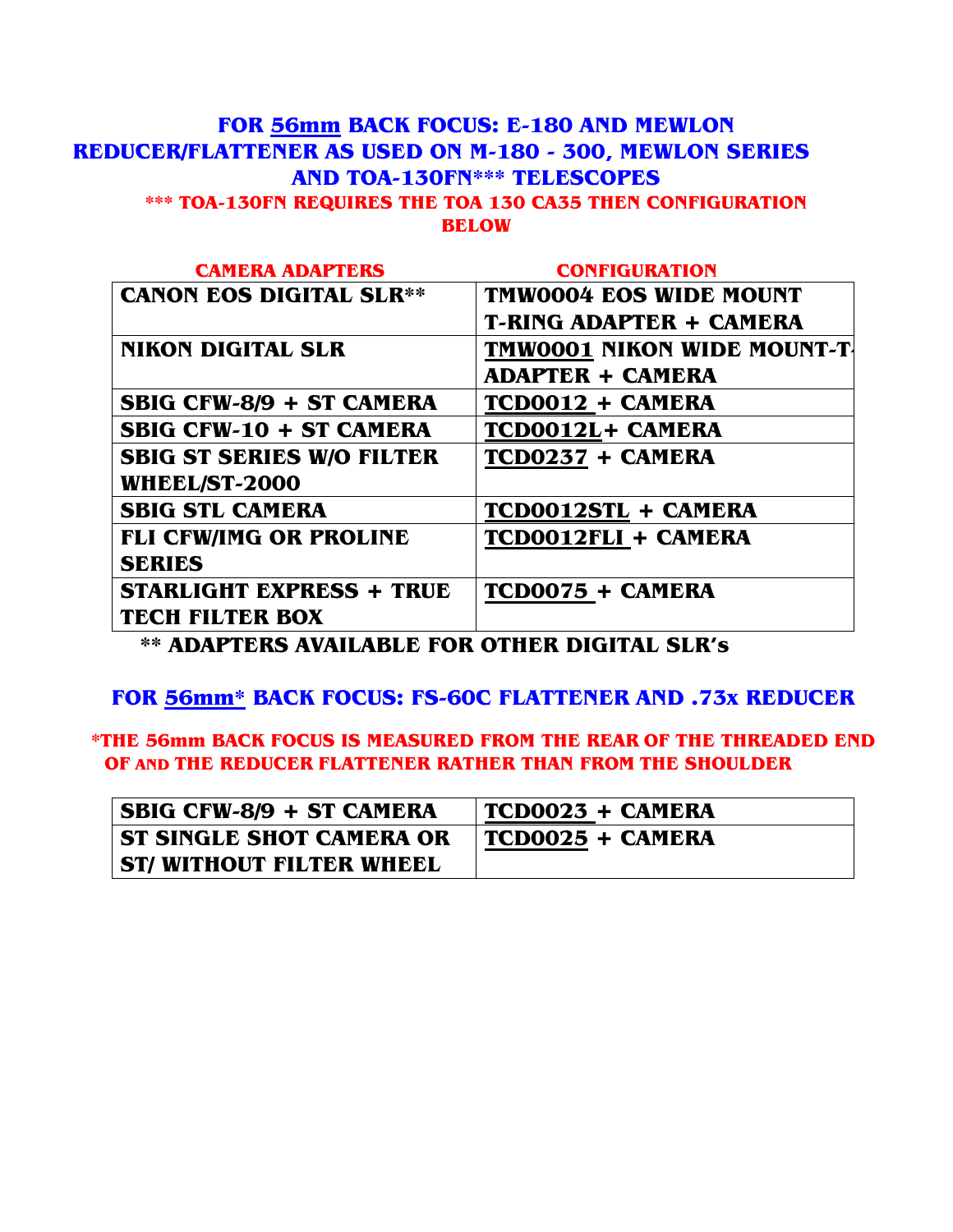# **FOR 72.2mm BACKFOCUS: SKY-90 AND NEW "Q" .73x REDUCERS [SKY-90 REDUCER /FLATTENER CAN ALSO BE USED ON FS-60C]**

#### **\*\*[THE NEW SHORT VERSION NSV OF THE SKY-90 MAY REQUIRE THE TET0018 KIETEL ADAPTER TO BRING THE PACKAGE TO FOCUS UNLESS THE SKY-90 CAA IS USED]**

| <b>CANON EOS DIGITAL SLR</b>     | **TCA1020 + TMW0004        |
|----------------------------------|----------------------------|
|                                  | + CAMERA                   |
| <b>NIKON DIGITAL SLR</b>         | **TCA1020 + TMW0001        |
|                                  | + CAMERA                   |
| SBIG CFW-8/9 + ST CAMERA         | **TCD0018 + CAMERA         |
| <b>SBIG CFW-10 + ST CAMERA</b>   | **TCD0018L + CAMERA        |
| <b>SBIG ST SERIES W/O FILTER</b> | **TCD1020 + TCD0237        |
| <b>WHEEL/ST-2000</b>             | + CAMERA                   |
| <b>SBIG STL CAMERA</b>           | **TCD0018STL + CAMERA      |
| <b>FLI CFW/IMG OR PROLINE</b>    | **TCD0018FLI + CAMERA      |
| <b>SERIES</b>                    |                            |
| <b>STARLIGHT EXPRESS +</b>       | TCA1020 + TCD0075 + CAMERA |
| <b>TRUE TECH</b>                 |                            |

#### **FOR 83.7mm BACK FOCUS: TOA-130R REDUCER**

| <b>CANON EOS DIGITAL SLR</b>    | <b>TCA1030 + TMW0004</b>    |
|---------------------------------|-----------------------------|
|                                 | <b>+ CAMERA</b>             |
| <b>NIKON DIGITAL SLR CAMERA</b> | <b>TCA1030 + TMW0001</b>    |
|                                 | <b>+ CAMERA</b>             |
| <b>SBIG CFW-8/9 + ST CAMERA</b> | <b>TCD0021 + TCD0008</b>    |
|                                 | + CAMERA                    |
| <b>SBIG CFW-10 + ST CAMERA</b>  | <b>TCD0021L + TCD0008</b>   |
|                                 | <b>+ CAMERA</b>             |
| <b>SBIG CAMERA W/O FILTER</b>   | TCA-1030 + TCD0327          |
| <b>WHEEL/ST-2000</b>            | <b>+ CAMERA</b>             |
| <b>SBIG STL CAMERA</b>          | <b>TCD0022 + TCD0017</b>    |
|                                 | <b>+ CAMERA</b>             |
| <b>FLI CFW/IMG OR PROLINE</b>   | <b>TCA1030 + TCD0012FLI</b> |
| <b>SERIES</b>                   | + CAMERA                    |
| <b>STARLIGHT EXPRESS</b>        | TCA-1030 + TCD0075          |
| + TRUE TECH FILTER BOX          | <b>+ CAMERA</b>             |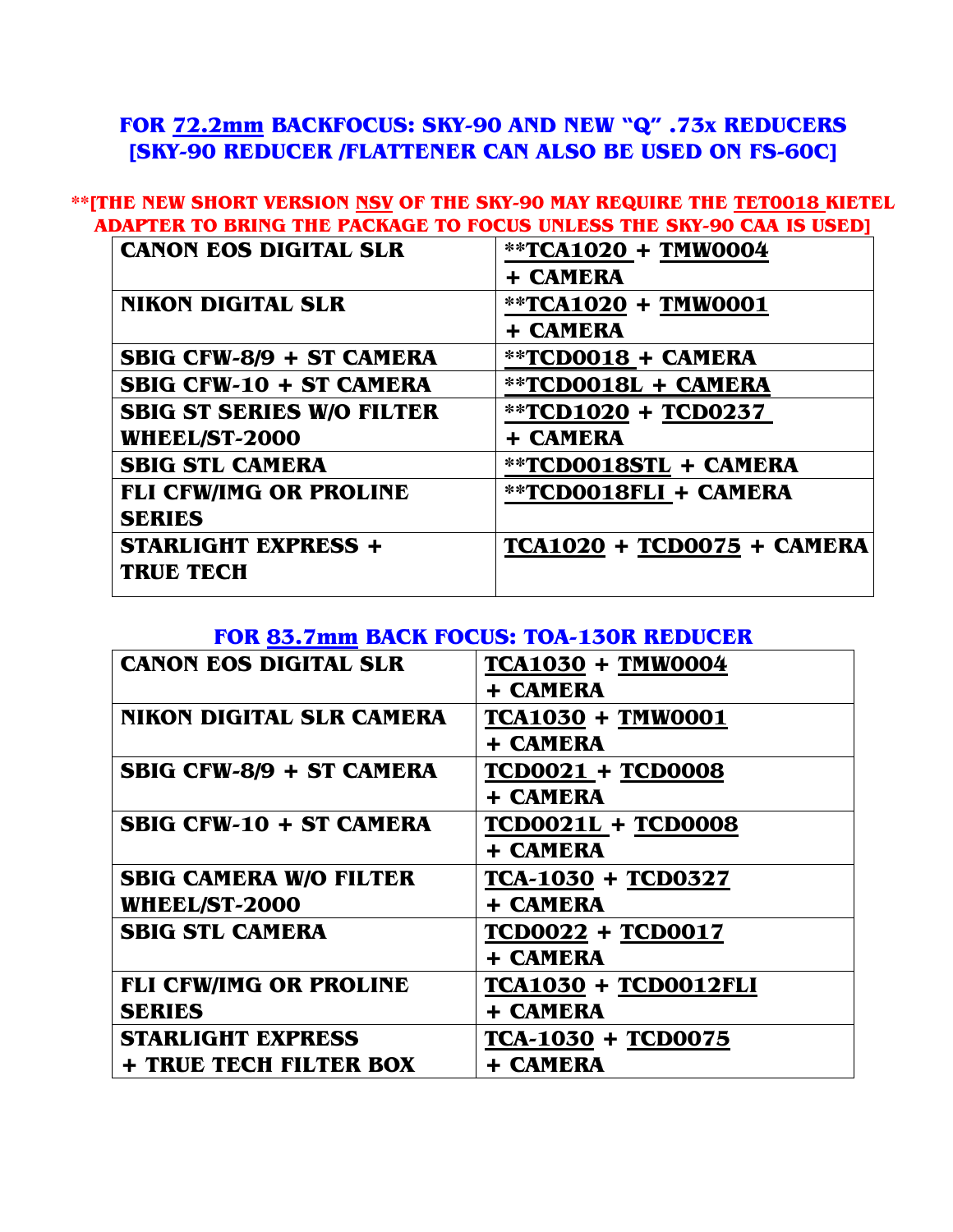# **106.2mm BACK FOCUS: TOA-67 FLATTENER AND SUPER REDUCER FOR TOA-130F AND TOA-150**

### **COUPLING TW IS SUPPLIED WITH EACH TOA-130F AND TOA-150 SEE SYSTEM CHART**

| <b>CANON EOS DIGITAL SLR</b>       | <b>COUPLING TW + TCA1030</b>      |
|------------------------------------|-----------------------------------|
|                                    | + TMW0004 + CAMERA                |
| <b>NIKON DIGITAL SLR</b>           | COUPLING TW + TCA1030             |
|                                    | + TMW0001 + CAMERA                |
| <b>SBIG CFW-8/9+ST CAMERA</b>      | <b>COUPLING TW + TCD0021</b>      |
|                                    | + TCD0008 + CAMERA                |
| <b>SBIG CFW-10 + ST CAMERA</b>     | COUPLING TW + TCD0021L            |
|                                    | + TCD0008 + CAMERA                |
| <b>SBIG ST CAMERA W/O FILTER</b>   | <b>COUPLING TW + TCA1030</b>      |
| <b>WHEEL/ST-2000</b>               | + TCD0327 + CAMERA                |
| <b>SBIG STL CAMERA</b>             | <b>COUPLING TW + TCD0022</b>      |
|                                    | + TCD0017 + CAMERA                |
| <b>FLI CFW/IMG AND PROLINE</b>     | <b>COUPLING TW + TCA1030</b>      |
| <b>SERIES</b>                      | + TCD0012FLI + CAMERA             |
| <b>STARLIGHT EXPRESS</b>           | <b>COUPLING TW + TCA1030</b>      |
| + TRUE TECH FILTER BOX             | + TCDOO75 + CAMERA                |
| APOGEE FW50 7S FILTER              | TCD0092 + PDF + FILTER WHEEL      |
| WHEEL, ALTA U16M CAMERA,           | <b>FW50-7S + APOGEE ALTA U16M</b> |
| <b>FLI PDF FOCUSER</b>             | <b>CAMERA</b>                     |
| <b>FLI CFW 4-5 OR CFW 5-7, PDF</b> | $TCD0092$ + PDF + CFW 4-5 OR      |
| <b>PROLINE CAMERA</b>              | CFW 5-7 + PROLINE CAMERA          |

# **117.5mm FOR TOA-130FN TOA-130/150 SMALL FLATTENER AND EXTENDER-TOA, EXTENDER-QE**

| <b>CANON EOS DIGITAL SLR</b>     | <b>TCA1050 + TMW0004</b>  |
|----------------------------------|---------------------------|
|                                  | + CAMERA                  |
| <b>NIKON DIGITAL SLR</b>         | <b>TCA1050 + TMW0001</b>  |
|                                  | + CAMERA                  |
| SBIG CFW-8/9 + ST CAMERA         | <b>TCA1050 + TCD0012</b>  |
|                                  | + CAMERA                  |
| <b>SBIG CFW-10 + ST CAMERA</b>   | <b>TCA1050 + TCD0012L</b> |
|                                  | + CAMERA                  |
| <b>SBIG ST SERIES W/O FILTER</b> | <b>TCA1050 + TCD0327</b>  |
|                                  |                           |